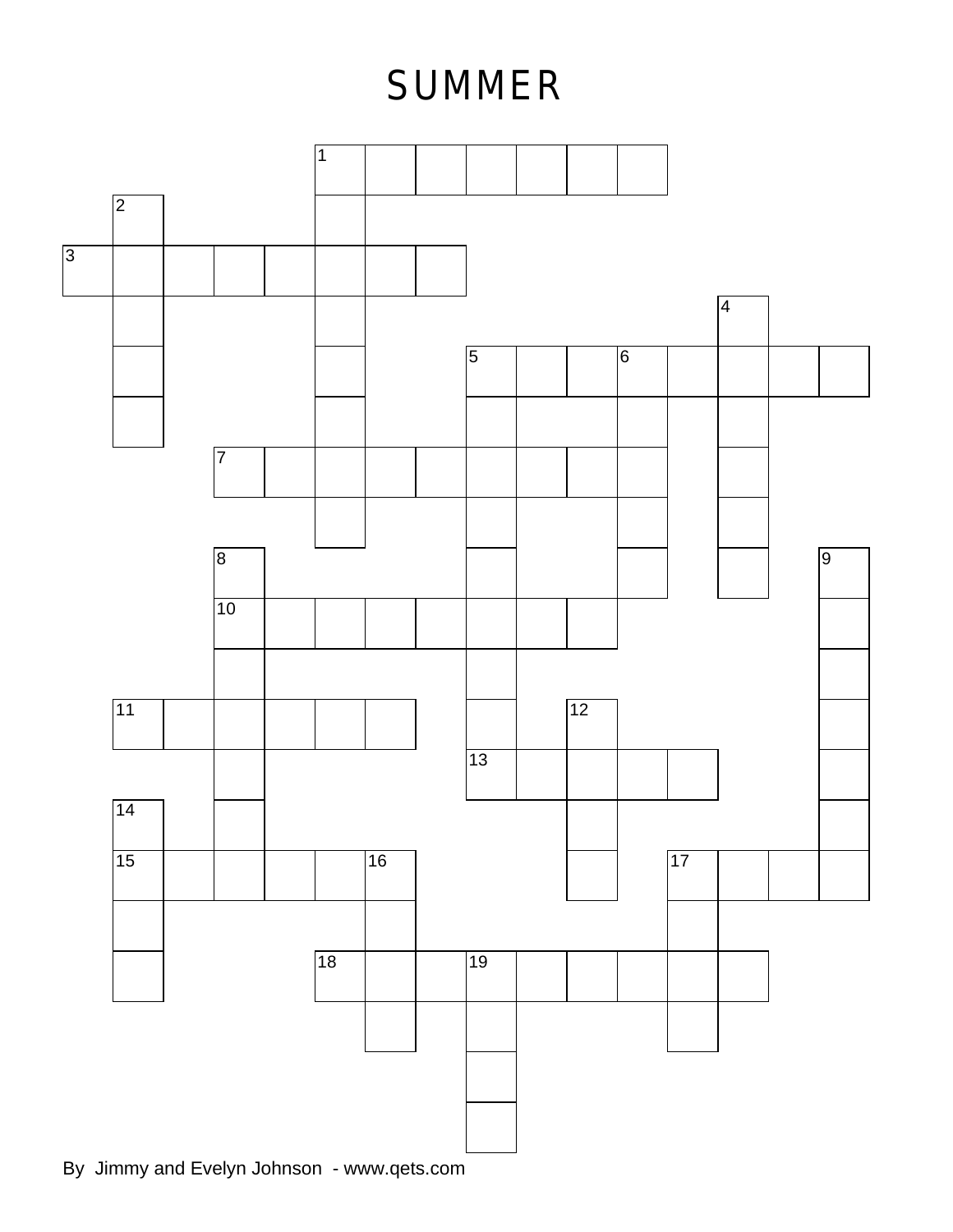# **SUMMER**

#### **ACROSS**

- **1** Open shoe with sole and straps
- **3** Container to carry camp gear
- **5** Activity of propelling one's body through the water through physical movement
- **7** Cultivation of flowers and plants
- **10** In the open air
- **11** Short trip away from home
- **13** Release from effort or strain
- **15** Hot summer month
- **17** Month with Independence Day holiday
- **18** Flashes in the sky

#### **DOWN**

- **1** Land bordering an ocean
- **2** Open boat with pointed ends that is paddled
- **4** Informal outdoor meal
- **5** Tall plant with yellow sun shaped flowers
- **6** Humid and steamy
- **8** Activity of using a water craft for pleasure
- **9** Day on which business activity is suspended
- **12** Unrestrained movement or action for fun
- **14** Outdoor space with temporary shelters
- **16** Journey, voyage or excursion
- **17** Sixth month
- **19** Degree of warmth